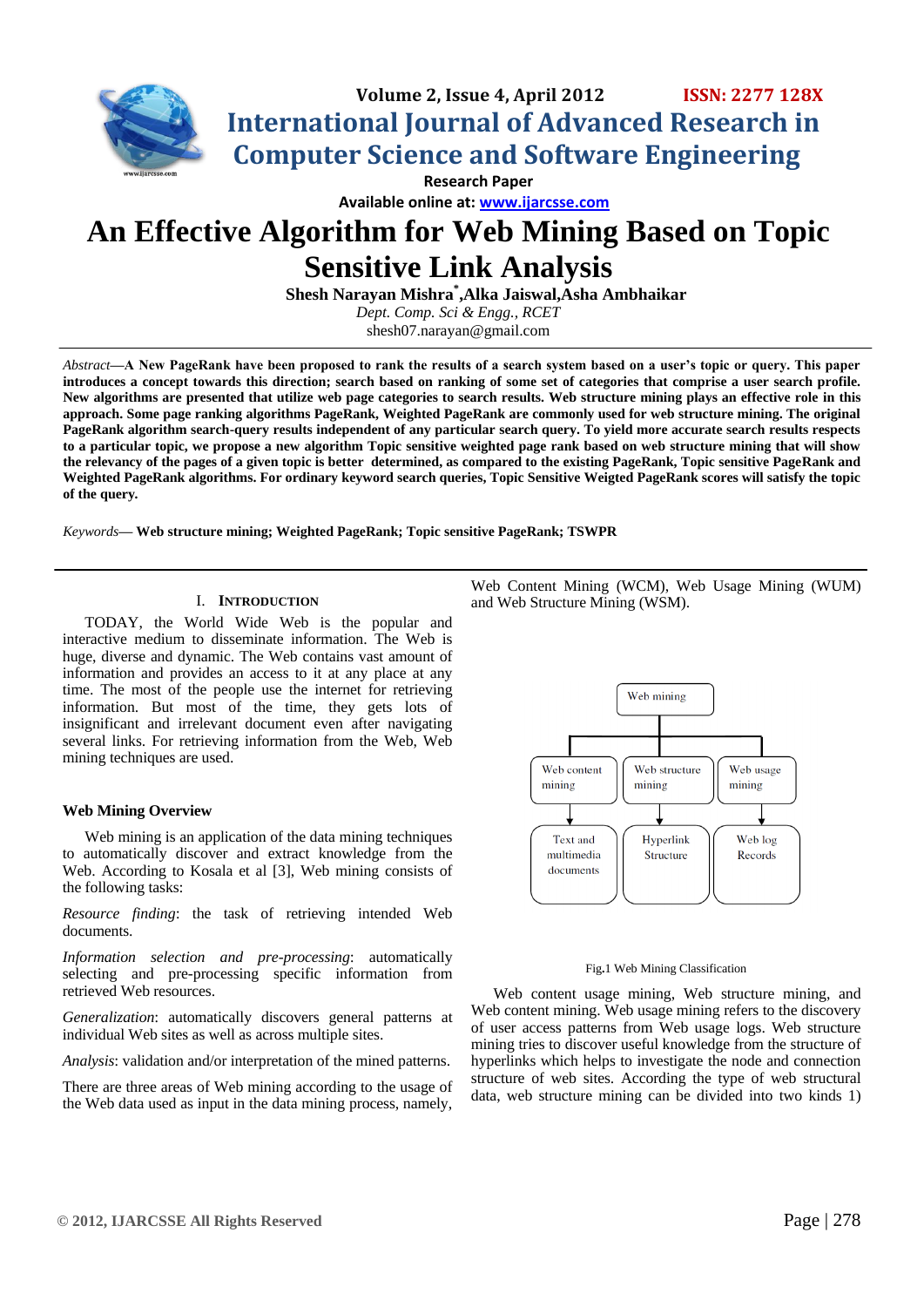extracting the documents from hyperlinks in the web 2) analysis of the tree-like structure of page structure. Based on the topology of the hyperlinks, web structure mining will categorize the web page and generate the information, such as the similarity and mining is concerned with the retrieval of information from WWW into more structured form and indexing the information to retrieve it quickly. Web usage mining is the process of identifying the browsing patterns by analyzing the user's navigational behavior. Web structure mining is to discover the model underlying the link structures of the Web pages, catalog them and generate information such as the similarity and relationship between them, taking advantage of their hyperlink topology. Web classification is shown in Fig 1.

# **Web Content Mining (WCM)**

Web Content Mining is the process of extracting useful information from the contents of web documents. The web documents may consists of text, images, audio, video or structured records like tables and lists. Mining can be applied on the web documents as well the results pages produced from a search engine. There are two types of approach in content mining called agent based approach and database based approach. The agent based approach concentrate on searching relevant information using the characteristics of a particular domain to interpret and organize the collected information. The database approach is used for retrieving the semi-structure data from the web.

# **Web Usage Mining (WUM)**

Web Usage Mining is the process of extracting useful information from the secondary data derived from the interactions of the user while surfing on the Web. It extracts data stored in server access logs, referrer logs, agent logs, client-side cookies, user profile and meta data.

#### **Web Structure Mining (WSM)**

The goal of the Web Structure Mining is to generate the structural summary about the Web site and Web page. It tries to discover the link structure of the hyperlinks at the interdocument level. Based on the topology of the hyperlinks, Web Structure mining will categorize the Web pages and generate the information like similarity and relationship between different Web sites. This type of mining can be performed at the document level (intra-page) or at the hyperlink level (interpage). It is important to understand the Web data structure for Information Retrieval.

# II. **RELATED WORK**

# A. *PageRank*

Brin and Page developed *PageRank* algorithm during their Ph D at Stanford University based on the citation analysis. *PageRank* algorithm is used by the famous search engine, Google. They applied the citation analysis in Web search by treating the incoming links as citations to the Web pages. However, by simply applying the citation analysis techniques to the diverse set of Web documents did not result in efficient outcomes. Therefore, *PageRank* provides a more advanced way to compute the importance or relevance of a Web page than simply counting the number of pages that are linking to it (called as "back links").

If a back link comes from an "important" page, then that back link is given a higher weighting than those back links comes from non-important pages. In a simple way, link from one page to another page may be considered as a vote. However, not only the number of votes a page receives is considered important, but the "importance" or the "relevance" of the ones that cast these votes as well.

Assume any arbitrary page *A* has pages *T1* to *Tn* pointing to it (incoming link). *PageRank* can be calculated by the following.

$$
PR(A) = (1 - d) + d(PR(T1) / C(T1) + ... + PR(Tn / C(Tn))
$$
 (1)

The parameter *d* is a damping factor, usually sets it to 0.85 (to stop the other pages having too much influence, this total vote is "damped down" by multiplying it by 0.85). *C(A)* is defined as the number of links going out of page *A*. The *PageRanks*  form a probability distribution over the Web pages, so the sum of all Web pages' *PageRank* will be one. *PageRank* can be calculated using a simple iterative algorithm, and corresponds to the principal eigenvector of the normalized link matrix of the Web.

# B. *Weighted PageRank*

Wenpu Xing and Ali Ghorbani [1] proposed a *Weighted PageRank* (*WPR*) algorithm which is an extension of the *PageRank* algorithm. This algorithm assigns a larger rank values to the more important pages rather than dividing the rank value of a page evenly among its outgoing linked pages. Each outgoing link gets a value proportional to its importance.

The importance is assigned in terms of weight values to the incoming and outgoing links and are denoted as  $W_{\text{cm}}^{in}$  $W^{1n}_{(m,n)}$  and

*out*  $W_{(m,n)}^{out}$  respectively.  $W_{(m,n)}^{in}$  $W_{(m,n)}^{th}$  as shown in (2) is the weight of

*link*(*m, n*) calculated based on the number of incoming links of page *n* and the number of incoming links of all reference pages of page *m*.

$$
W_{(m,n)}^{in} = \frac{\ln}{\sum p} \tag{2}
$$
\n
$$
p \in R(m)
$$

$$
W_{(m,n)}^{out} = \frac{On}{\sum_{p \in R(m)}} \tag{3}
$$

Where and *Ip* are the number of incoming links of page *n* and page *p* respectively. *R*(*m*) denotes the reference page list of page *m.*  $W_{\ell m}^{out}$  $W_{(m,n)}^{out}$  is as shown in (3) is the weight of *link*(*m, n*) calculated based on the number of outgoing links of page *n*  and the number of outgoing links of all reference pages of *m*. Where *On* and *Op* are the number of outgoing links of page *n*  and *p* respectively. The formula as proposed by Wenpu et al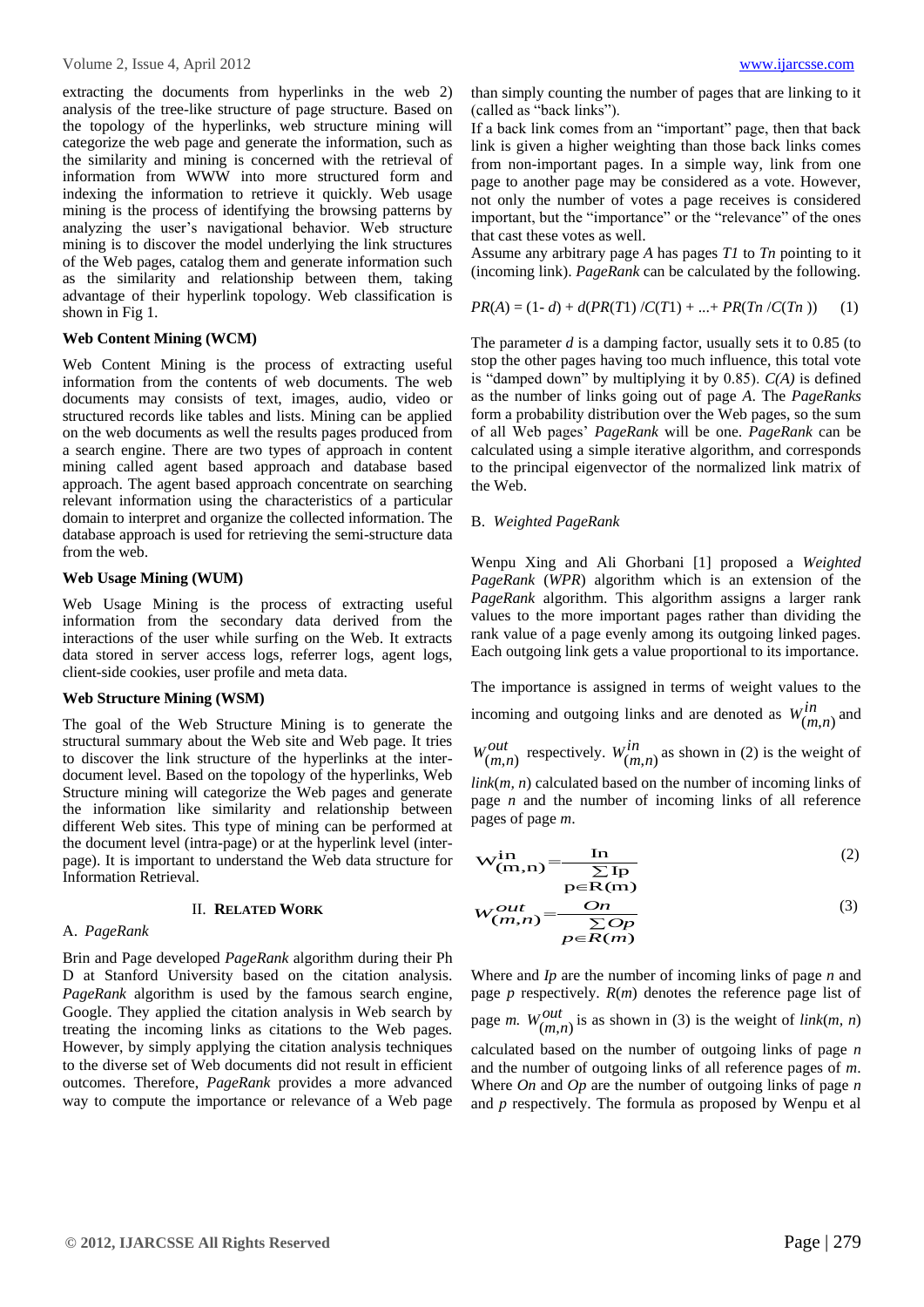for the *WPR* is as shown in (4) which is a modification of the *PageRank* formula.

$$
\mathrm{WPR}(n) = (1-d) + d \sum_{m \in B(n)} \mathrm{WPR}(m) \mathbf{W}_{(m,n)}^{in} \mathbf{W}_{(m,n)}^{out} \tag{4}
$$

#### C. *Topic Sensitive PageRank*

In Topic Sensitive PageRank, several scores are computed: multiple importance scores for each page under several topics that form a composite PageRank score for those pages matching the query. During the offline crawling process, 16 topic-sensitive PageRank vectors are generated, using as a guideline the top-level category from Open Directory Project (ODP). At query time, the similarity of the query is compared to each of these vectors or topics; and subsequently, instead of using a single global ranking vector, the linear combination of the topic-sensitive vectors is weighed using the similarity of the query to the topics. This method yields a very accurate set of results relevant to the context of the particular query.

#### III. **PROPOSED METHODOLOGY**

Our technique Topic sensitive weighted page rank makes use of a subset of the ODP category structure that is associated with individual information needs. This subset is processed locally, aiming at enhancing generic results offered by search engines. Processing entails introducing importance weights to those parts of the ODP structure that correspond to userspecific preferences. The results of local processing are subsequently combined with global knowledge to derive an aggregate ranking of web results. In the following subsection we describe in more detail the theoretical model used and the algorithmic steps deployed.

#### A. *Background*

Our proposed techniques is the following. Consider an arbitrary search engine uses a graphs structure G(V,E) of categories, in order to categorize web pages. Graph G consists of nodes  $v \in V$  that denote categories and every edge $(v_i, v_j \in V)$ E)denotes that  $v_j$  is a subcategory of  $v_i$  and is assigned a weight $d(v_i v_i \in [0, 1])$ . It assumed that every web page is tagged with a specific category.

Overall, the proposed approach introduces the idea of incrementally selecting subgraph  $G_{sub}$  of G. This subgraph can be constructed according to set of some basic topic choosen from ODP. In the extreme case  $G_{sub} \equiv G$ . Every category  $v$  of  $G'$  will be assigned a relevance-importance weight  $\beta(v) > 0$ . These weights are used in order to categorize pages returned to the end user, when posing a query. In particular, the position (rank) of a page pin the result-set of an arbitrary user query will be given by a function of the form:  $\phi(\beta(\gamma(p)), \sigma(p))$ . In the above function,  $\gamma(p)$  is the category that a page p belongs to,  $\sigma(p)$ ) is the relevanceimportance accordingto the ranking algorithm of the engine, and function  $\emptyset()$  indicates how the final ranking will be biased towards machine ranking or category importance defined (for example,  $\phi(\alpha, \beta) = (\alpha + \beta)/2$ ). In general, wehave introduced the function  $\phi$ () that combines search engine ranking and our proposed ranking techniques in order to provide better scalability of our solution's.



Fig 2: Proposed System Architecture

# B. *Offline Methodology Roadmap*

In our approach, the first step is to generate a biased weighted pagerank vectors using a set of some basis topics. This step is the pre-processing step of the web crawler. This step is performed offline. We select these topics from freely available Open Directory Project as dmoz.

Let Tj be the set of URLs in the ODP category  $c_j$ . Then we will computes the Weighted PageRank vector  $v_i$  for topic  $c_i$ where

$$
v_{ji} = \begin{cases} \frac{1}{|Tj|}, & i \in Tj\\ 0, & i \notin Tj \end{cases}
$$

The Weighted PageRank vector for topic  $c_j$  is given WPR  $(\alpha, v_j)$  where  $\alpha$  is bias factor.

We also computes the some class term vectors  $D_i$  consisteing of the term in document below each of the top-level categories. $D_{it}$  simply gives the

#### C. *Compute Importance Score At Query Time*

The second step of our approach will be performed at the time of query. User will provide a query q, let q' be the context of q. In other words, if the query was issued by highlighting the term q in some Web page u, then q' consists of the terms in u. Alternatively , we could use only those terms in u nearby the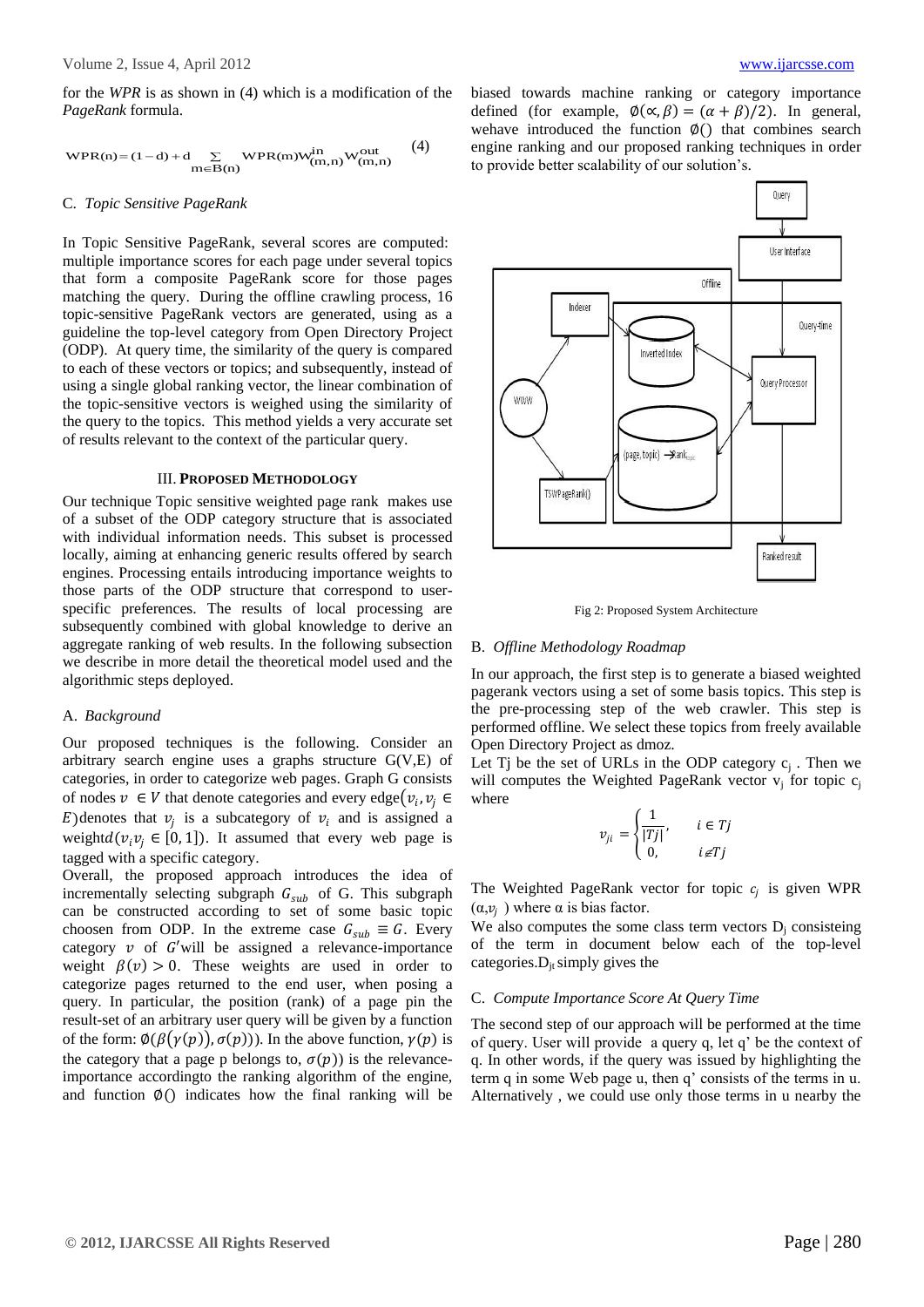highlighted term, as often times a single Web page may discuss a variety of topics. For ordinary queries not done in context, let  $q' = q$ . Using a unigram language model, with parameters set to their maximum-likelihood estimates, we compute the class probabilities for each of the 16 top-level ODP classes, conditioned on q'. Let q' be the i th term in the query (or query context) q'. Then given the query q, we compute for each cj the following:

$$
P(c_j/q') = \frac{P(c_j) \cdot P(q'/c_j)}{P(q')} \propto P(c_j) \cdot \prod_i P(q'_i/c_j)
$$

 $P((q_i)/c_j)$  is easily computed from the class term-vector Dj. The quantity  $P(c_i)$  is not as straight forward. We chose to make it uniform, although we could personalize the query results for different users by varying this distribution. In other words, for some user k, we can use a prior distribution  $P_k(c_j)$ that reflects the interests of user k. Using a text index, we retrieve URLs for all documents containing the original query terms q. Finally, we compute the query-sensitive importance score of each of these retrieved URLs as follows.

Let  $rank_{id}$  be the rank of document d given by the rank vector  $\overrightarrow{WPR}(\alpha, \vec{v}_j)$  (i.e., the rank vector for topic  $c_j$ ). For the Web document d, we compute the query-sensitive importance score  $s_{ad}$  as follows.

$$
s_{qd} = \sum_{j} P\left(\frac{c_j}{q}\right).rank_{jd}
$$

The results are ranked according to this composite scores<sub>ad</sub>.

The above query-sensitive Weighted PageRank computation has the following probabilistic interpretation, in terms of the "random surfer" model [26]. Let  $w_j$  be the coefficient used to weight the jth rank vector, with  $\sum_i w_i = 1$  (e.g.  $w_i = P(c_i/q)$ ). Then note that the equality

$$
\sum_j [w_j \overrightarrow{WPR}(\alpha, \vec{v}_j)] = \overrightarrow{WPR}(\alpha, \sum_j [w_j \vec{v}_j])
$$

holds, as shown in Appendix A. Thus we see that the following random walk on theWeb yields

the topic-sensitive score  $s_{ad}$ . With probability 1 –  $\alpha$ , a random surfer on page u follows an

outlink of u (where the particular outlink is chosen uniformly at random). With probability  $\alpha P(c_j/q')$ , the surfer instead jumps to one of the pages in  $T_j$  (where the particular page in  $T_j$ is chosen uniformly at random). The long term visit probability that the surfer is at page v is exactly given by the composite score  $s_{qd}$  defined above. Thus, topics exert inuence over the final score in proportion to their affinity with the query (or query context).

# IV.**CONCLUSIONS**

In this investigation, we proposed a new concept based on Topic-Sensitive PageRank and Weighted PageRank for web page ranking.Out this approach is based on the PageRank algorithm, and provides a scalable approach for search rankings using Link analysis. For each Web page, compute an importance score per topic. At query time, these importance

scores are combined based on the topics of the query and associated context to form a composite PageRank score for those pages matching the query. This score can be used in conjunction with other scoring schemes to produce a final rank for the result pages with respect to the query. This algorithm will improve the order of web pages in the result list so that user may get the relevant pages easily.

#### **REFERENCES**

.

- [1] W. Xing and Ali Ghorbani, "Weighted PageRank Algorithm", *Proc. ofthe Second Annual Conference on Communication Networks and Services Research (CNSR '*04), *IEEE*, 2004.
- [2] Taher H. Haveliwala. Topic-Sensitive PageRank: A Context-Sensitive Ranking Algorithm for Web Search. IEEE Transactions on Knowledge and Data Engineering, Vol. 15, No4, July/August 2003, 784-796.
- [3] R. Kosala, H. Blockeel, "Web Mining Research: A Survey", SIGKDD Explorations, Newsletter of the ACM Special Interest Group on Knowledge Discovery and Data Mining Vol. 2, No. 1 pp 1-15, 2000.
- [4] N. Duhan, A. K. Sharma and K. K. Bhatia, "Page Ranking Algorithms:A Survey, *Proceedings of the IEEE International Conference on Advance Computing*, 2009.
- [5] M. G. da Gomes Jr. and Z.Gong, "Web Structure Mining: An Introduction", *Proceedings of the IEEE International Conference onInformation Acquisition*, 2005.
- [6] A. Broder, R. Kumar, F Maghoul, P. Raghavan, S. Rajagopalan, R. Stata, A. Tomkins, J. Wiener, "Graph Structure in the Web", *Computer Networks: The International Journal of Computer and telecommunications Networking*, Vol. 33, Issue 1-6, pp 309-320, 2000.
- [7] X. Wang, T. Tao, J. T. Sun, A. Shakery and C. Zhai, "DirichletRank: Solving the Zero-One Gap Problem of PageRank". *ACM Transaction on Information Systems,*  Vol. 26, Issue 2, 2008.
- [8] Z. Gyongyi and H. Garcia-Molina, "Web Spam Taxonomy". *Proc. of the First International Workshop on Adversarial Information Retrieval on the Web",* 2005.
- [9] M. Bianchini, M.. Gori and F. Scarselli, "Inside PageRank". *ACM Transactions on Internet Technology,*  Vol. 5, Issue 1, 2005
- [10] C.. H. Q. Ding, X. He, P. Husbands, H. Zha and H. D. Simon, "PageRank: HITS and a Unified Framework for Link Analysis". *Proc. of the 25th Annual International ACM SIGIR Conference on Research and Development in Information Retrieval,* 2002.
- [11] J. Cho and S. Roy, "Impact of Search Engines on Page Popularity". *Proc. of the 13th International Conference on WWW,* pp. 20-29, 2004.
- [12] J. Cho, S. Roy and R. E. Adams, "Page Quality: In search of an unbiased web ranking". *Proc. of ACM International Conference on Management of Data".* Pp. 551-562, 2005.
- [13] A. M. Zareh Bidoki and N. Yazdani, "DistanceRank: An intelligent ranking algorithm for web pages" *Information Processing and Management*, Vol 44, No. 2, pp. 877-892, 2008.
- [14] S. Chakrabarti, B. Dom, D. Gibson, J. Kleinberg, R. Kumar, P. Raghavan, S. Rajagopalan, A. Tomkins, "Mining the Link Structure of the World Wide Web", *IEEE Computer Society Press*, Vol 32, Issue 8 pp. 60 – 67, 1999.
- [15] L. Page, S. Brin, R. Motwani, and T. Winograd, "The Pagerank Citation Ranking: Bringing order to the Web".